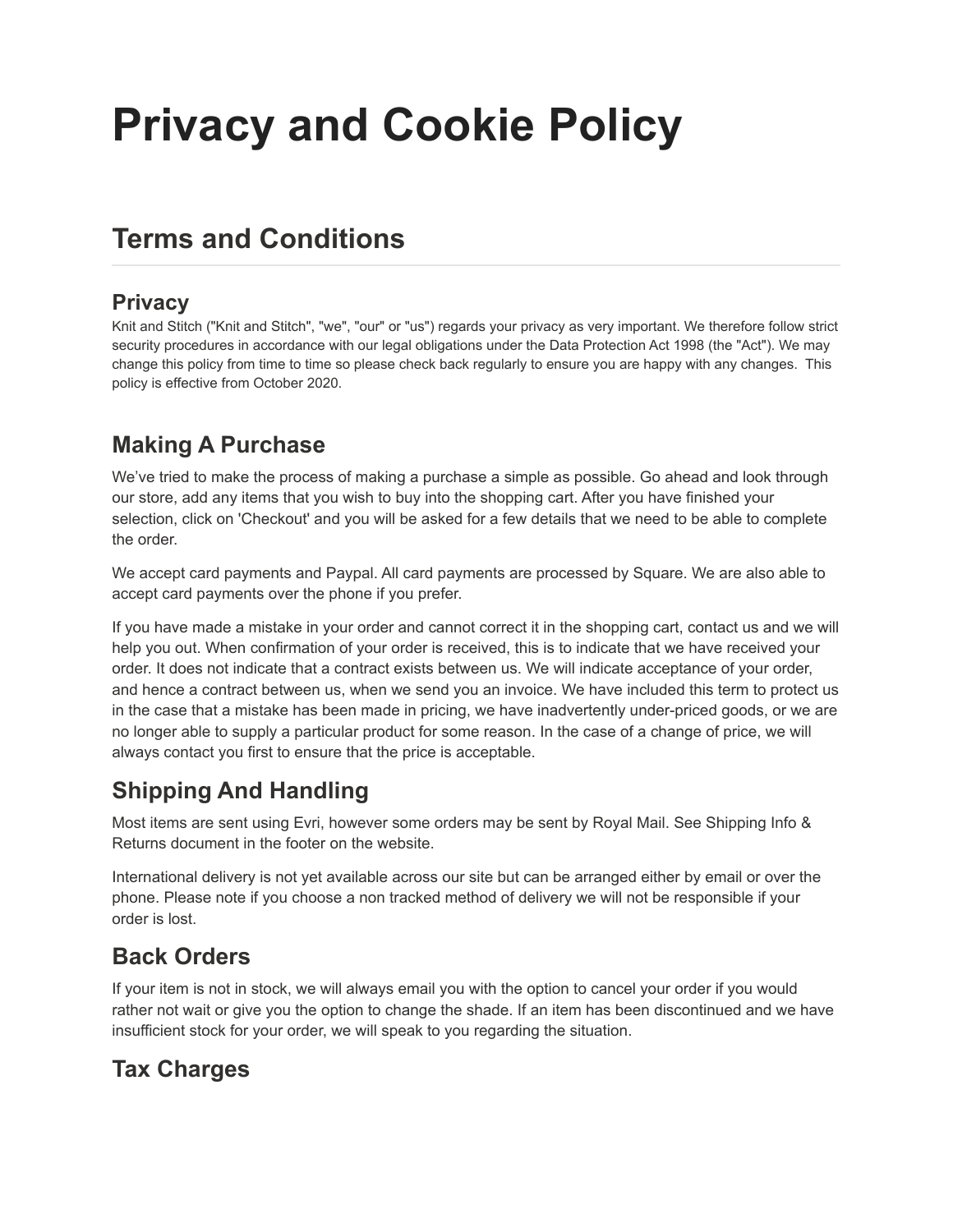For orders made from the UK or the European Union, 20% VAT is included. We supply a VAT invoice with all orders.

#### **Credit Card Security**

When the order is placed at our website, you will be directed to PayPal or Square to make your payment. We do not have access to your credit card number. We adhere to PCI-DSS compliance on all orders.

#### **Guarantee**

We guarantee your satisfaction. All of our products come with a 30 day no quibble guarantee. Simply return the order to us and we will refund you in full. If once you have received your order you do not like the shade you can either return the items for a refund or swap them for a different colour. Please email or call us if you wish to do this. Also we accept returns on unused balls of wool if you have any left at the end of your project.

# **Reaching Us**

If you need to reach us, please email at info@knitandstitchonline.com alternatively, you can call on 01302 366022 or write to us at 26 Market Place, Doncaster, DN1 1NE.

## **Privacy Policy**

Knit & Stitch do not disclose buyers' information to third parties other than when order details are processed as part of the order fulfillment. In this case, the third party will not disclose any of the details to any other third party.

When you place an order we store your name, address, phone number and email address on our Wix website software which is password protected. You have a right to be 'forgotten' please email us at [info@knitandstitchonline.com](mailto:info@knitandstitchonline.com) and we will delete your data.

Your data is used as follows:

Name and Address: Is only ever used to send your parcel to you. We will not disclose this information.

Telephone Number: Will only be used if there is a problem with your order and we need to speak to you. This is the only time we will contact you by phone. If you provide a mobile number this may be given to the courier company who may send a text notification to let you know your parcel is on its way.

Email address: If you have consented to receiving marketing emails your email address will be added to our mailing list held by Mailchimp which is password protected. We will not bombard you with emails, we normally send marketing emails and or discount vouchers no more than once a week. You can unsubscribe from our mailing list at any time using the unsubscribe link at the bottom of the email. Your email may also be given to the courier company who may send a notification to let you know your parcel is on its way.

We may use your email address to contact you if there is a problem with your order.

We have not and never will sell our mailing list.

In the event of a breach being detected we will contact all customers by email to inform them of what has occurred.

Please note we do not store or have access to your payment details.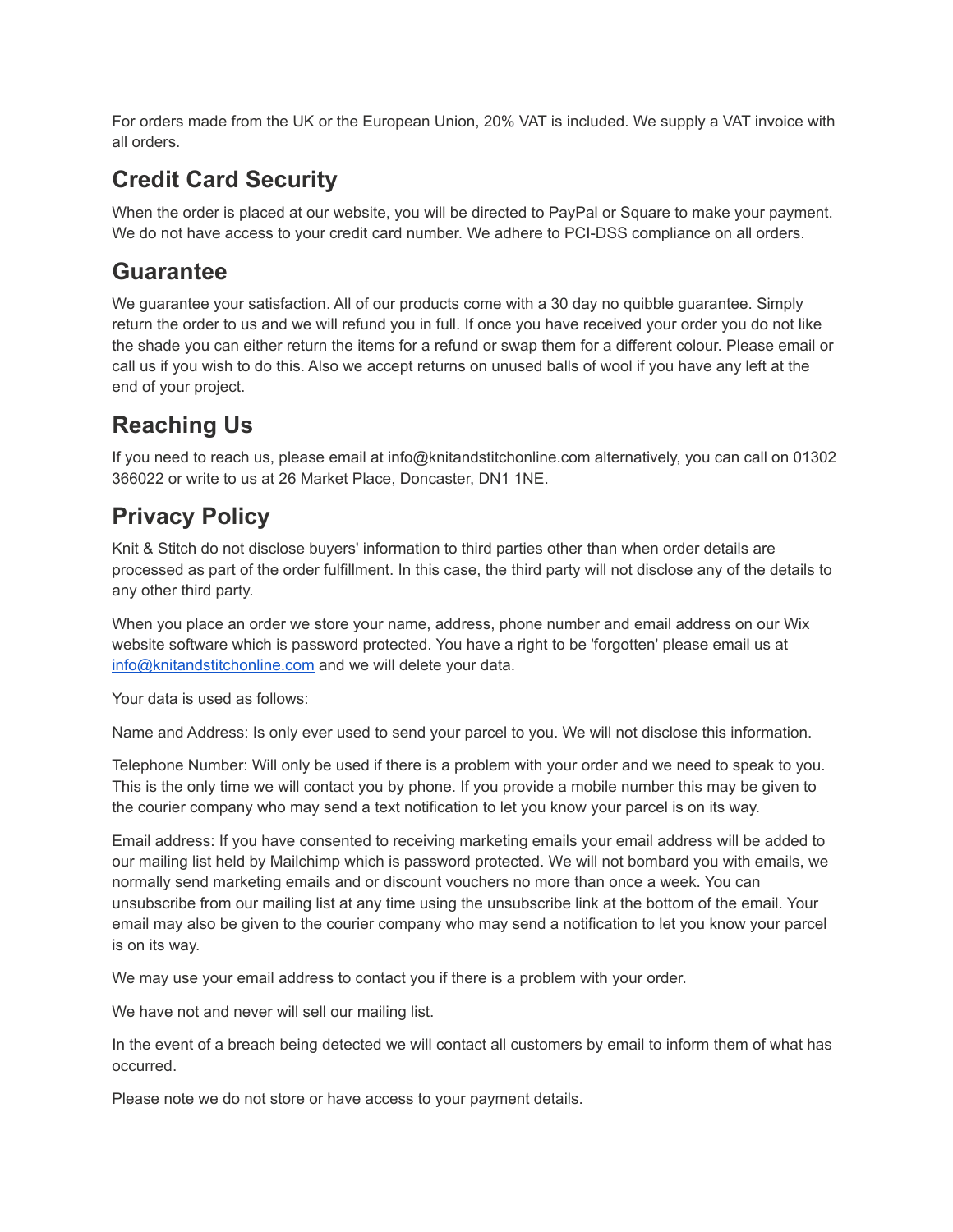Cookies are used on this shopping site to keep track of the contents of your shopping cart, to store delivery addresses if the address book is used and to store your details if you select the 'Remember Me' Option. They are also used after you have logged on as part of that process. You can turn off cookies within your browser by going to 'Tools | Internet Options | Privacy' (in Internet Explorer) and selecting to block cookies. If you turn off cookies, you will be unable to place orders or benefit from the other features that use cookies. Data collected by this site is used to:

- 1. Take and fulfill customer orders.
- 2. Administer and enhance the site and service.
- 3. Only disclose information to third-parties for goods delivery purposes.

Our website is hosted by Wix in the US. By checking out and agreeing to our terms, you are agreeing to data being transferred to the US for the purpose of fulfilling your order.

#### **Returns Policy**

Your rights to return goods are protected under the EU Distance Selling Directive.

You are entitled to cancel your order and return the goods within 7 working days for a full refund, including the cost of delivery. Do this by contacting us by email or telephone and quoting the order number supplied to you. Your refund will be paid within 30 days. You are responsible for the cost and risk of loss or damage when returning the goods, so you should take out enough postal insurance to cover their value. This cancellation policy does not affect your rights when we are at fault - for example, if goods are faulty or misdescribed.

Any goods returned should be in saleable condition.

These terms apply to your order. We may change our terms and conditions at any time, so please do not assume that the same terms will apply in the future. None of these terms affect your legal rights and these are not diminished in any way. If any term is held to be invalid under any applicable statute or rule of law, that term is automatically omitted from the terms to minimum extent necessary to comply with the law and without affecting the validity or enforceability of the remainder.

#### **Workshop & Course Policy**

1. Full payment is required prior to each class in order to secure your place - we will not guarantee a place that is not pre-paid.

2. In the event of a class being cancelled it shall be rescheduled. If a class cannot be rescheduled, any payments will be reimbursed.

- 3. For one-day workshops:
	- a. In the event of non-attendance without prior notification, no refunds will be given.
	- b. In the event that you have to cancel in advance, one week's notice is needed for a full refund
- 4. For weekly courses due to limited places and high demand:
	- a. Any missed classes cannot be carried over/refunded.
	- b. If you wish to sign up for a further 6 week block, this must be done consecutively and must be paid for by week 5 of your current session otherwise we cannot guarantee your place.

5. Numbers to each class are strictly limited due to space and classes are filled on a first come, first paid basis.

- 6. Students are expected to behave respectfully and reasonably towards others
- 7. Equipment belonging to Knit & Stitch should be treated with reasonable care.
- 8. Any breakages through negligence must be paid for.
- 9. Tutor is subject to change at any time.